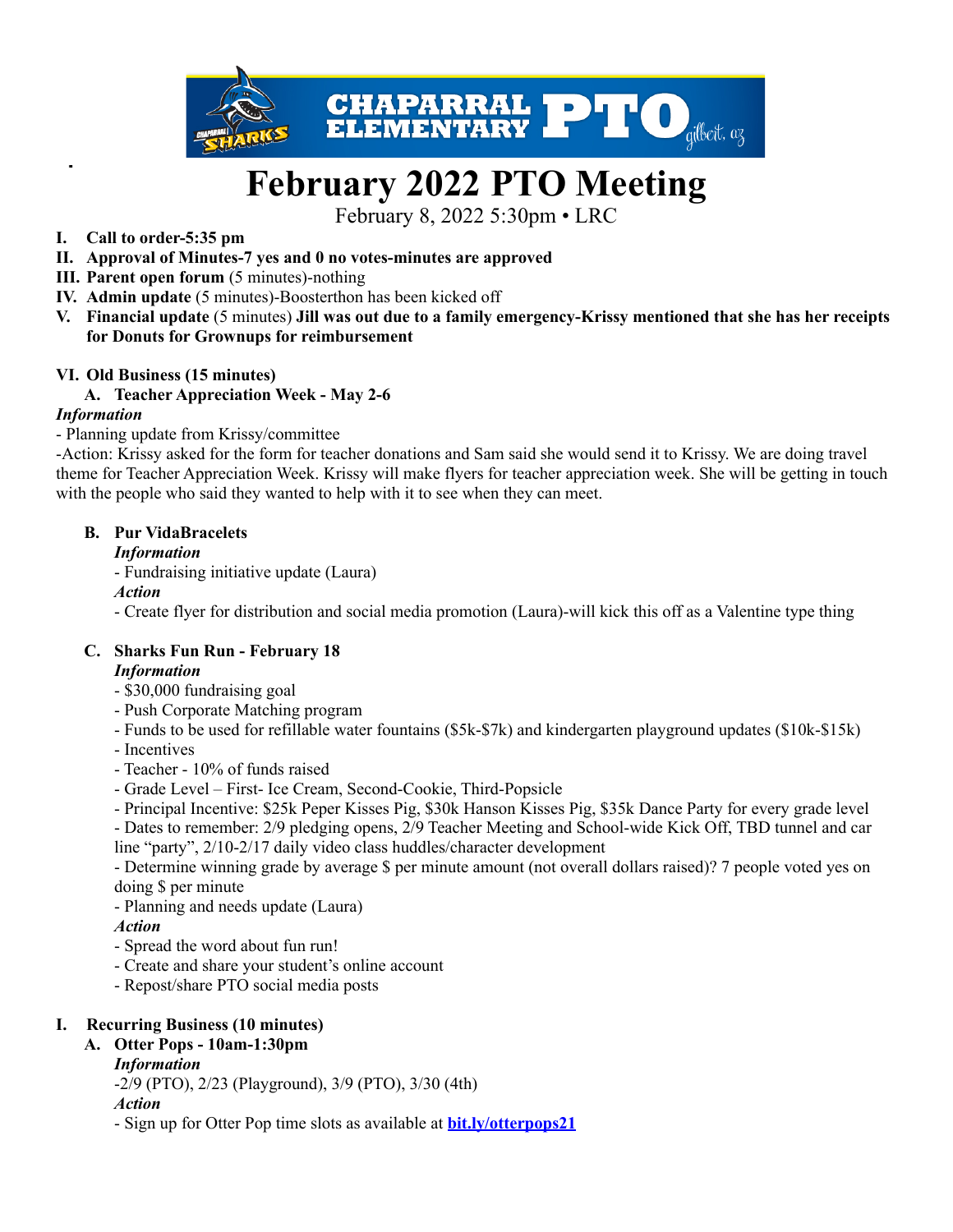#### **-Krissy and Tina will be doing Otter Pops 2/9**

#### **B. Shark Store**

#### *Information*

- Update on hat and water bottle research (Cari)

*Action*

- Update Shark store inventory (Sam)

**C. Coffee Truck - February 25, 7-9am**

#### *Information*

- Coffee truck will be on campus on the soccer field

*Action*

- Please remind teachers to send out information to parents regarding Otter Pops and Coffee Truck
- Print revised Otter Pop/Coffee Truck flyer to send home

**-Idea was to have a sign out front telling where the coffee truck is, so parents know**

## **II. New Business (15 minutes)**

**A. Talent Show - February 24, 5:30-7:30pm**

## *Information*

*-* Sell Shark Store items (and flowers?) at talent show

*Action*

- Need 3 volunteers to help

## **D. Super Shark #3 - March 4**

## *Information*

- Names and shirt sizes due from teachers by 2/11

*Action*

- Collect shirt sizes and submit order based on current inventory

- Can order Q4 now if needed for price cut (Krissy)

- Pick up shirts from the front office, fold/roll shirts, label with students name and teachers name, deliver to front office by date provided by Mrs. Meyers (Krissy)

#### -Krissy did inventory and we have low numbers for shirts we have leftover so we need to order a lot of **them-Sam will order them once those final shirt sizes come in from teachers**

## **E. Spring Book Fair - March 3-10**

## *Information*

- Managed and ran by Mrs. Arnett and Mrs Lucas, PTO supports with volunteers *Action*

- Create volunteer signup link (Nikki)
- Request promotional graphics from Mrs. Arnett and promote on social (Sam)
- Get petty cash for cash drawers (Jill)

#### **F. Spring Conference Lunch - March 10** *Information*

- Planning update (Krissy)
- Chick fil a offered to donate a lunch earlier this year

-Krissy was hoping to do lots of food so that teachers can come back and get another portion throughout the day if we can do that

## *Action*

- Create teacher invitation/save the date for email distribution-Krissy will send that by the end of this week (Krissy)

- Create parent donation sign up (Nikki)